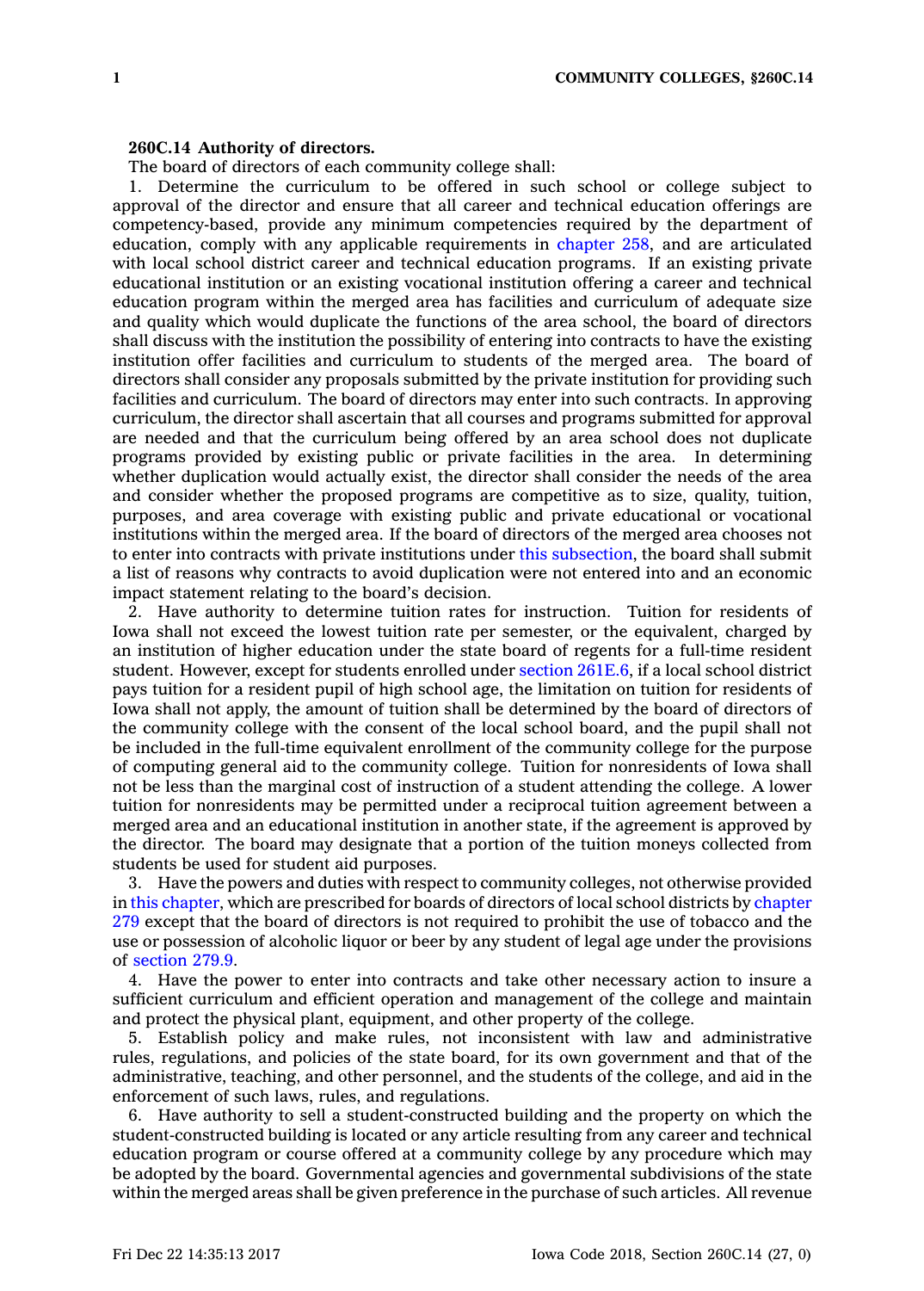## **§260C.14, COMMUNITY COLLEGES 2**

received from the sale of any article shall be credited to the funds of the board of the merged area.

7. With the consent of the inventor, and in the discretion of the board, secure letters patent or copyright on inventions of students, instructors, and officials of any community college of the merged area, or take assignment of such letters patent or copyright and make all necessary expenditures in regard thereto. Letters patent or copyright on inventions when so secured shall be the property of the board of the merged area and the royalties and earnings thereon shall be credited to the funds of the board.

8. Set the salary of the area superintendent. In setting the salary, the board shall consider the salaries of administrators of educational institutions in the merged area and the enrollment of the community college.

9. *a.* The board may establish <sup>a</sup> plan, in accordance with section 403(b) of the Internal Revenue Code, as defined in [section](https://www.legis.iowa.gov/docs/code/422.3.pdf) 422.3, for employees, which plan shall consist of one or more investment contracts, on <sup>a</sup> group or individual basis, acquired from <sup>a</sup> company, or <sup>a</sup> salesperson for that company, that is authorized to do business in this state.

*b.* The selection of investment contracts to be included within the plan established by the board shall be made either pursuant to <sup>a</sup> competitive bidding process conducted by the board, in coordination with employee organizations representing employees eligible to participate in the plan, or pursuant to an agreement with the department of administrative services to make available investment contracts included in <sup>a</sup> deferred compensation or similar plan established by the department pursuant to section [8A.438](https://www.legis.iowa.gov/docs/code/8A.438.pdf), which plan meets the requirements of this [subsection](https://www.legis.iowa.gov/docs/code/260C.14.pdf). The determination of whether to select investment contracts for the plan pursuant to <sup>a</sup> competitive bidding process or by agreement with the department of administrative services shall be made by agreement between the board and the employee organizations representing employees eligible to participate in the plan.

*c.* The board may make elective deferrals in accordance with the plan as authorized by an eligible employee for the purpose of making contributions to an investment contract in the plan on behalf of the employee. The deferrals shall be made in the manner which will qualify contributions to the investment contract for the benefits under section 403(b) of the Internal Revenue Code, as defined in [section](https://www.legis.iowa.gov/docs/code/422.3.pdf) 422.3. In addition, the board may make nonelective employer contributions to the plan.

*d.* As used in this [subsection](https://www.legis.iowa.gov/docs/code/260C.14.pdf), unless the context otherwise requires, *"investment contract"* shall mean <sup>a</sup> custodial account utilizing mutual funds or an annuity contract which meets the requirements of section 403(b) of the Internal Revenue Code, as defined in [section](https://www.legis.iowa.gov/docs/code/422.3.pdf) 422.3.

10. Make necessary rules to provide for the policing, control, and regulation of traffic and parking of vehicles and bicycles on the property of the community college.

*a.* The rules may provide for the use of institutional roads, driveways, and grounds; registration of vehicles and bicycles; the designation of parking areas; the erection and maintenance of signs designating prohibitions or restrictions; the installation and maintenance of parking control devices except parking meters; and assessment, enforcement, and collection of reasonable penalties for the violation of the rules.

*b.* Rules made under this [subsection](https://www.legis.iowa.gov/docs/code/260C.14.pdf) may be enforced under procedures adopted by the board of directors. Penalties may be imposed upon students, faculty, and staff for violation of the rules, including but not limited to <sup>a</sup> reasonable monetary penalty which may be deducted from student deposits and faculty or staff salaries or other funds in possession of the community college or added to student tuition bills. The rules made under [this](https://www.legis.iowa.gov/docs/code/260C.14.pdf) [subsection](https://www.legis.iowa.gov/docs/code/260C.14.pdf) may also be enforced by the impoundment of vehicles and bicycles parked in violation of the rules, and <sup>a</sup> reasonable fee may be charged for the cost of impoundment and storage prior to the release of the vehicle or bicycle to the owner. Each community college shall establish procedures for the determination of controversies in connection with the imposition of penalties. The procedures shall require giving notice of the violation and the penalty prescribed and providing the opportunity for an administrative hearing.

11. Be authorized to issue to employees of community colleges school credit cards to use for payment of authorized expenditures incurred in the performance of work-related duties.

12. During the second week of August of each year, publish by one insertion in at least one newspaper published in the merged area <sup>a</sup> summarized statement verified by affidavit of the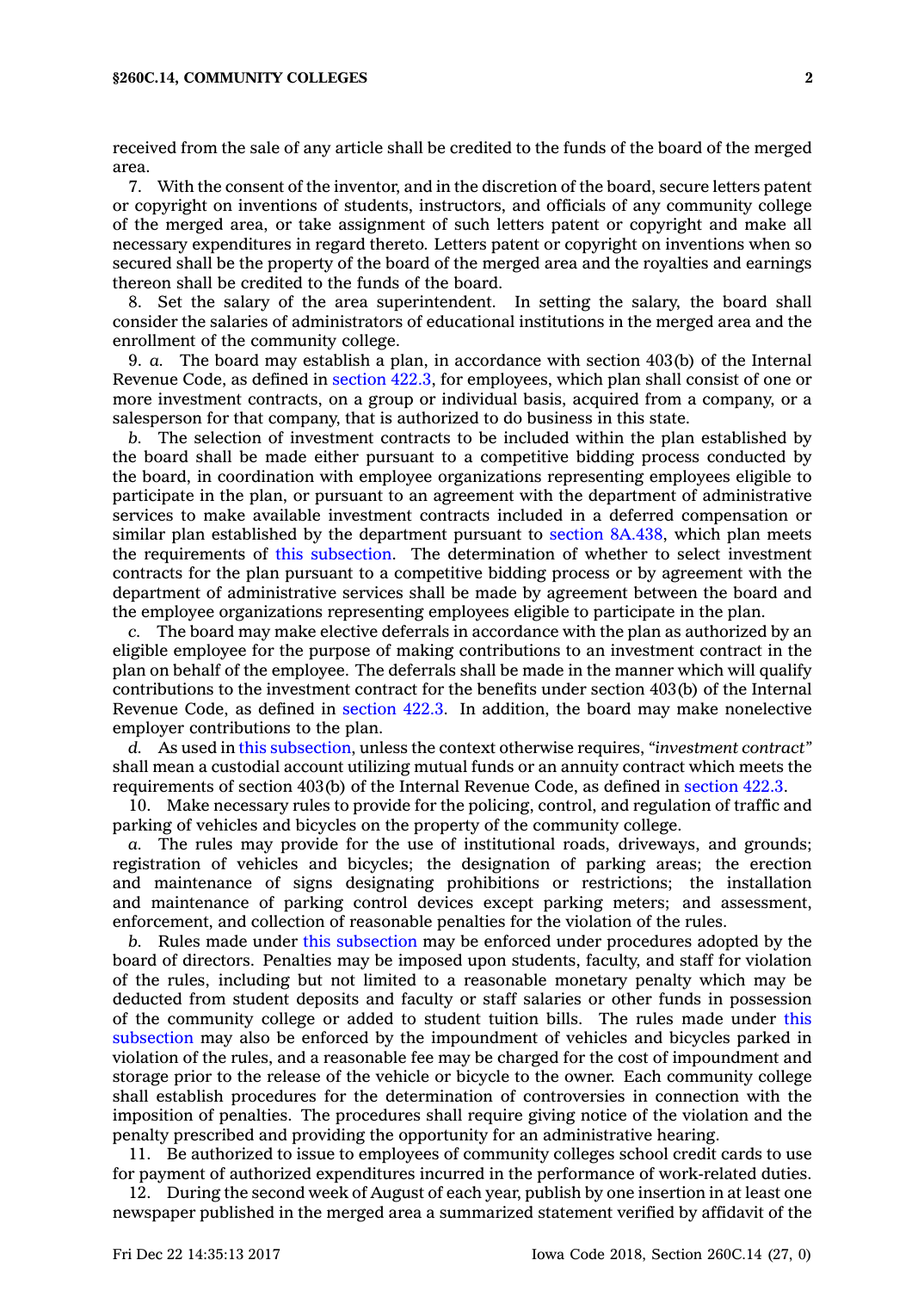secretary of the board showing the receipts and disbursements of all funds of the community college for the preceding fiscal year. The statement of disbursements shall show the names of the persons, firms, or corporations, and the total amount paid to each during the fiscal year. The board is not required to make the publications and notices required under [sections](https://www.legis.iowa.gov/docs/code/279.35.pdf) [279.35](https://www.legis.iowa.gov/docs/code/279.35.pdf) and [279.36](https://www.legis.iowa.gov/docs/code/279.36.pdf).

13. Adopt policies and procedures for the use of telecommunications as an instructional tool at the community college. The policies and procedures shall include but not be limited to policies and procedures relating to programs, educational policy, practices, staff development, use of pilot projects, and the instructional application of the technology.

14. *a.* In its discretion, adopt rules relating to the classification of students enrolled in the community college who are residents of Iowa's sister states as residents or nonresidents for tuition and fee purposes.

*b.* (1) Adopt rules to classify as residents for purposes of tuition and mandatory fees, qualified veterans and qualified military persons and their spouses and dependent children who are domiciled in this state while enrolled in <sup>a</sup> community college. A spouse or dependent child of <sup>a</sup> military person or veteran shall not be deemed <sup>a</sup> resident under this paragraph *"b"* unless the qualified military person or qualified veteran meets the requirements of subparagraph (2), subparagraph division (b) or (c), as appropriate.

(2) For purposes of this paragraph *"b"*, unless the context otherwise requires:

(a) *"Dependent child"* means <sup>a</sup> student who was claimed by <sup>a</sup> qualified military person or qualified veteran as <sup>a</sup> dependent on the qualified military person's or qualified veteran's internal revenue service tax filing for the previous tax year.

(b) *"Qualified military person"* means <sup>a</sup> person on active duty in the military service of the United States who is stationed in this state or at the Rock Island arsenal. If the qualified military person is transferred, deployed, or restationed while the person's spouse or dependent child is enrolled in the community college, the spouse or dependent child shall continue to be classified as <sup>a</sup> resident provided the spouse or dependent child maintains continuous enrollment.

(c) *"Qualified veteran"* means <sup>a</sup> person who meets the following requirements:

(i) Is eligible for benefits, or has exhausted the benefits, under the federal Post-9/11 Veterans Educational Assistance Act of 2008.

(ii) Is domiciled in this state, or has resided in this state for at least one year or sufficient time to have filed an Iowa tax return in the preceding twelve months.

15. By July 1, 1991, develop <sup>a</sup> policy which requires oral communication competence of persons who provide instruction to students attending institutions under the control of the board. The policy shall include <sup>a</sup> student evaluation mechanism which requires student evaluation of persons providing instruction on at least an annual basis.

16. By July 1, 1991, develop <sup>a</sup> policy relating to the teaching proficiency of teaching assistants which provides <sup>a</sup> teaching proficiency standard, instructional assistance to, and evaluation of persons who provide instruction to students at the higher education institutions under the control of the board.

17. *a.* Provide for eligible alternative retirement benefits systems which shall be limited to the following:

(1) An alternative retirement benefits system which is issued by or through <sup>a</sup> nonprofit corporation issuing retirement annuities exclusively to educational institutions and their employees for persons newly employed after July 1, 1990, and for persons employed by the community college who are members of the Iowa public employees' retirement system on July 1, 1994, and who elect coverage under that system pursuant to section [97B.42](https://www.legis.iowa.gov/docs/code/97B.42.pdf), in lieu of coverage under the Iowa public employees' retirement system.

(2) An alternative retirement benefits system which is issued by or through an insurance company authorized to issue annuity contracts in this state, for persons newly employed on or after July 1, 1997, who are already members of the alternative retirement benefits system and who elect coverage under that system pursuant to section [97B.42](https://www.legis.iowa.gov/docs/code/97B.42.pdf), in lieu of coverage under the Iowa public employees' retirement system.

(3) An alternative retirement benefits system offered through the community college, at the discretion of the board of directors of the community college, pursuant to this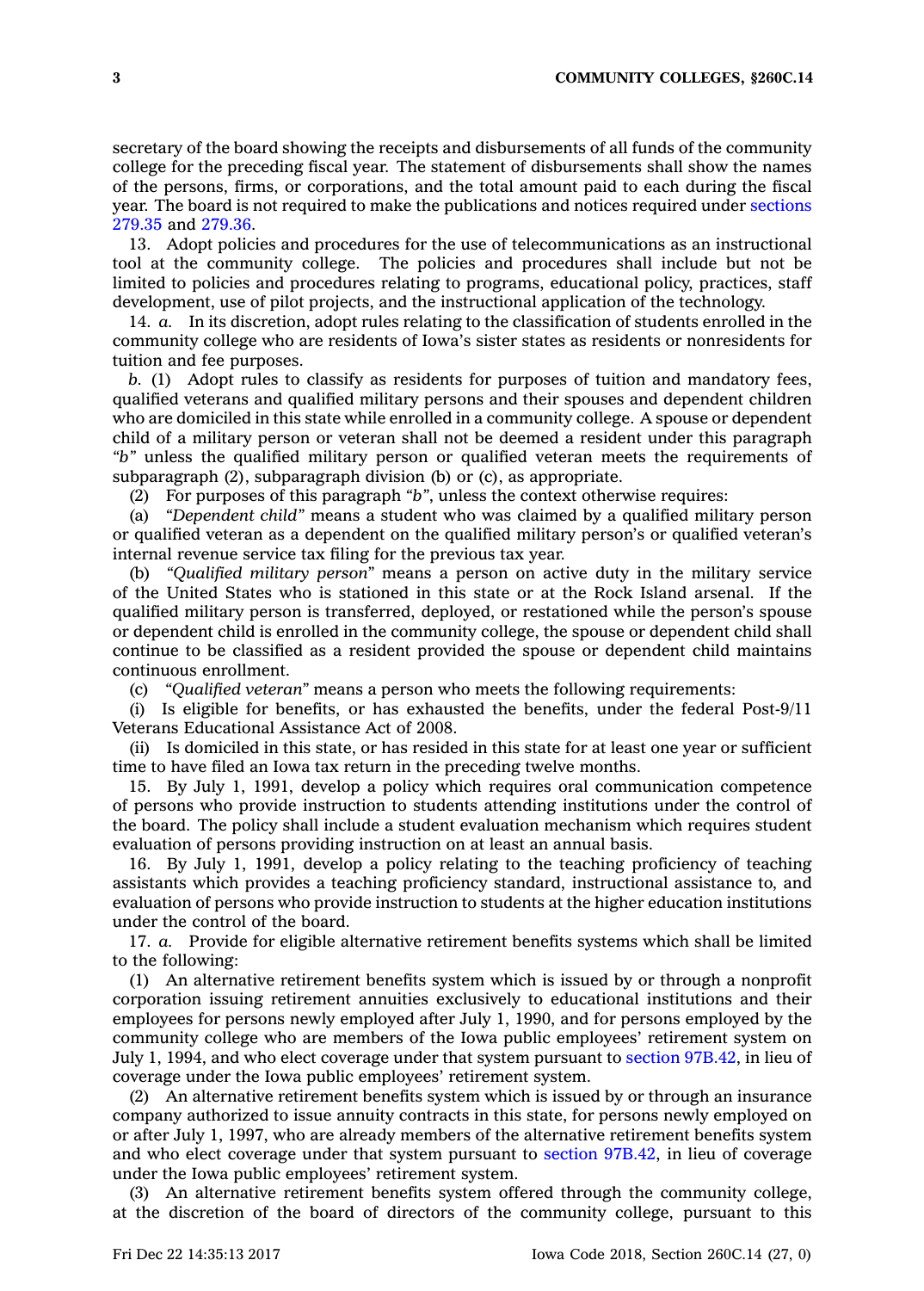subparagraph which is issued by or through an insurance company authorized to issue annuity contracts in this state, for persons newly employed by that community college on or after July 1, 1998, who are not members of the alternative retirement benefits system and who elect coverage under that system pursuant to section [97B.42](https://www.legis.iowa.gov/docs/code/97B.42.pdf), in lieu of coverage under the Iowa public employees' retirement system. The board of directors of <sup>a</sup> community college may limit the number of providers of alternative retirement benefits systems offered pursuant to this subparagraph to no more than six. The selection by the board of directors of <sup>a</sup> community college of <sup>a</sup> provider of an alternative retirement benefits system pursuant to this subparagraph shall not constitute an endorsement of that provider by the community college.

*b.* However, the employer's annual contribution in dollars under an eligible alternative retirement benefits system described in this [subsection](https://www.legis.iowa.gov/docs/code/260C.14.pdf) shall not exceed the annual contribution in dollars which the employer would contribute if the employee had elected to remain an active member pursuant to the Iowa public employees' retirement system, as set forth in [section](https://www.legis.iowa.gov/docs/code/97B.11.pdf) 97B.11.

*c.* For purposes of this [subsection](https://www.legis.iowa.gov/docs/code/260C.14.pdf), *"alternative retirement benefits system"* means an employer-sponsored primary pension plan requiring mandatory employer contributions that meets the requirements of section 401(a), 403(a), or 403(b) of the Internal Revenue Code.

18. Develop and implement <sup>a</sup> written policy, which is disseminated during student registration or orientation, addressing the following four areas relating to sexual abuse:

*a.* Counseling.

*b.* Campus security.

*c.* Education, including prevention, protection, and the rights and duties of students and employees of the community college.

*d.* Facilitating the accurate and prompt reporting of sexual abuse to the duly constituted law enforcement authorities.

19. Provide, within <sup>a</sup> reasonable time, information as requested by the departments of management and education.

20. Adopt <sup>a</sup> policy to offer not less than the following options to <sup>a</sup> student who is <sup>a</sup> member, or the spouse of <sup>a</sup> member if the member has <sup>a</sup> dependent child as defined in [subsection](https://www.legis.iowa.gov/docs/code/260C.14.pdf) 14, paragraph *"b"*, subparagraph (2), subparagraph division (a), of the Iowa national guard or reserve forces of the United States and who is ordered to national guard duty or federal active duty:

*a.* Withdraw from the student's entire registration and receive <sup>a</sup> full refund of tuition and mandatory fees.

*b.* Make arrangements with the student's instructors for course grades, or for incompletes that shall be completed by the student at <sup>a</sup> later date. If such arrangements are made, the student's registration shall remain intact and tuition and mandatory fees shall be assessed for the courses in full.

*c.* Make arrangements with only some of the student's instructors for course grades, or for incompletes that shall be completed by the student at <sup>a</sup> later date. If such arrangements are made, the registration for those courses shall remain intact and tuition and mandatory fees shall be assessed for those courses. Any course for which arrangements cannot be made for grades or incompletes shall be considered dropped and the tuition and mandatory fees for the course refunded.

21. *a.* Annually, by October 1, submit to the department of education through the management information system, at <sup>a</sup> minimum, in the manner prescribed by the department the following information for the previous fiscal year:

(1) Total revenue received from each local school district as <sup>a</sup> result of high school students enrolled in community college courses under the postsecondary enrollment options program.

(2) Total revenue received from each local school district as <sup>a</sup> result of high school students enrolled in community college courses through shared supplementary weighting plans.

(3) Unduplicated headcount of high school students enrolled in community college courses under the postsecondary enrollment options program.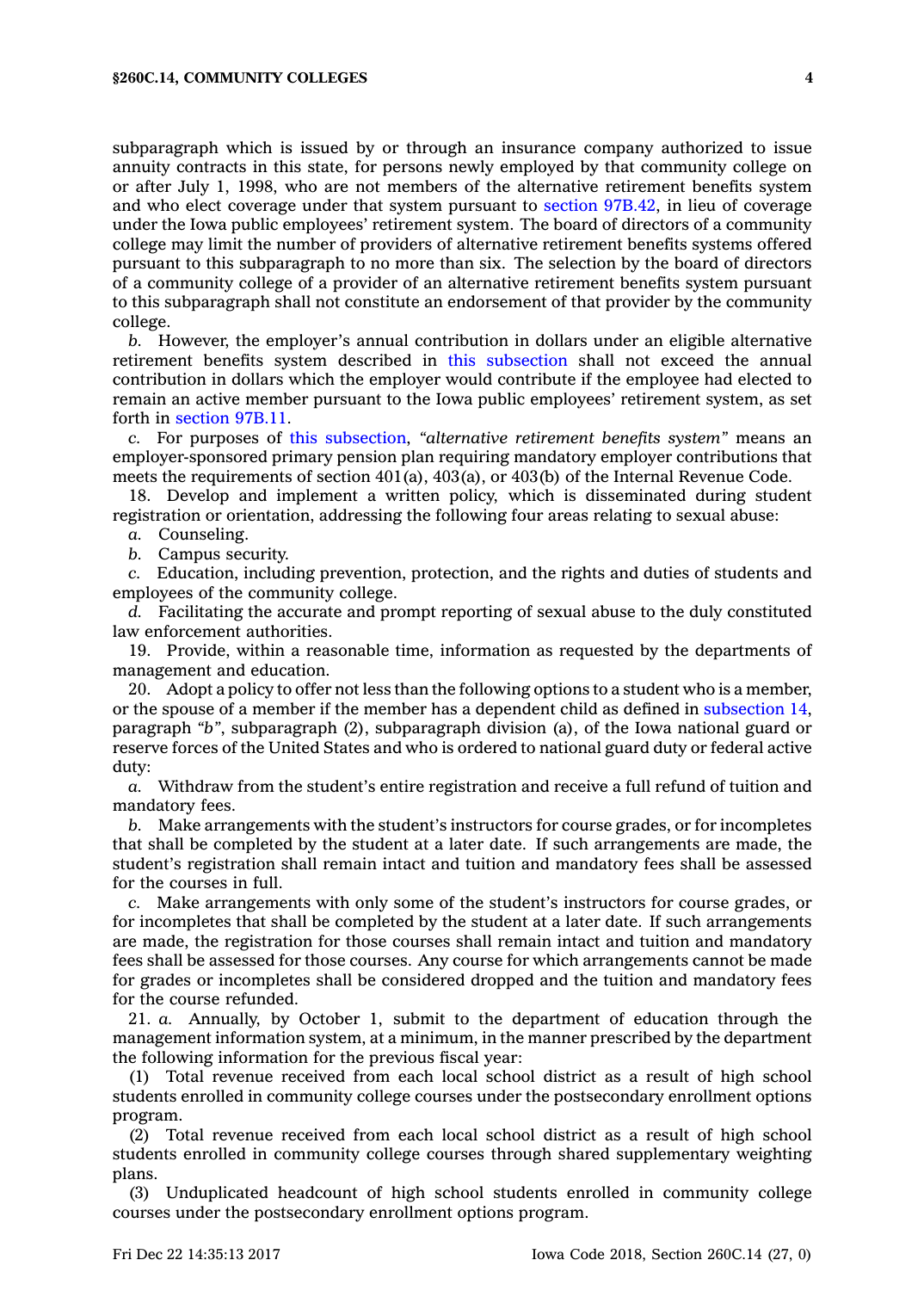**5 COMMUNITY COLLEGES, §260C.14**

(4) Unduplicated headcount of high school students enrolled in community college courses through shared supplementary weighting plans.

(5) Total credits earned by high school students enrolled in community college courses under the postsecondary enrollment options program, broken down by career and technical education program and arts and sciences program.

(6) Number of courses in which high school students are enrolled under shared supplementary weighting plans and the portions of those courses that are taught by an instructor who is employed by the local school district for <sup>a</sup> portion of the school day.

(7) The contracted salary and benefits for the trustees of the community college.

(8) The contracted salary and benefits and any other expenses related to support for governmental affairs efforts, including expenditures for lobbyists and lobbying activities for the community college.

(9) The contracted salaries, including but not limited to bonus wages and benefits, including but not limited to annuity payments or any other benefit covered using state funds of any kind for administrators of the community college.

*b.* The department of education shall define the annual supplemental financial reporting required of all community colleges regarding revenues received through the delivery of college credit courses to high school students. The board of directors of each community college shall incorporate into their student management information systems the unique student identifier used by school districts as provided by the department of education to school districts.

*c.* The department shall submit <sup>a</sup> report to the general assembly summarizing the data submitted in paragraph *"a"* by January 15 annually.

22. Enter into <sup>a</sup> collective statewide articulation agreement with the state board of regents pursuant to section 262.9, [subsection](https://www.legis.iowa.gov/docs/code/262.9.pdf) 33, which shall provide for the seamless transfer of academic credits from <sup>a</sup> completed associate of arts or associate of science degree program offered by <sup>a</sup> community college to <sup>a</sup> baccalaureate degree program offered by an institution of higher education governed by the state board of regents. The board shall also do the following:

*a.* Identify <sup>a</sup> transfer and articulation contact office or person, publicize transfer and articulation information and the contact office or person, and submit the contact information to the state board of regents, which shall publish the contact information on its articulation internet site.

*b.* Collaborate with the state board of regents to meet the requirements specified in section 262.9, [subsection](https://www.legis.iowa.gov/docs/code/262.9.pdf) 33, including but not limited to developing <sup>a</sup> systematic process for expanding academic discipline and meetings between the community college faculty and faculty of the institutions of higher education governed by the state board of regents, developing criteria to prioritize core curriculum areas, promoting greater awareness of articulation-related activities, facilitating additional opportunities for individual institutions to pursue program articulation agreements for career and technical educational programs, and developing and implementing <sup>a</sup> process to examine <sup>a</sup> minimum of eight new associate of applied science degree programs for which articulation agreements would serve students' continued academic success in those degree programs.

23. Develop and implement <sup>a</sup> consistent written policy for an employee who in the scope of the person's employment responsibilities examines, attends, counsels, or treats <sup>a</sup> child to report suspected physical or sexual abuse. The policy shall include an employee's reporting responsibilities. The reporting responsibilities shall designate the time, circumstances, and method for reporting suspected child abuse to the community college's administration and reporting to law enforcement. Nothing in the policy shall prohibit an employee from reporting suspected child abuse in good faith to law enforcement.

24. *a.* Beginning December 15, 2015, annually file <sup>a</sup> report with the governor and the general assembly providing information and statistics for the previous five academic years on the number of students who are veterans per year who received education credit for military education, training, and service, that number as <sup>a</sup> percentage of veterans known to be enrolled at the college, the average number of credits received by students, and the